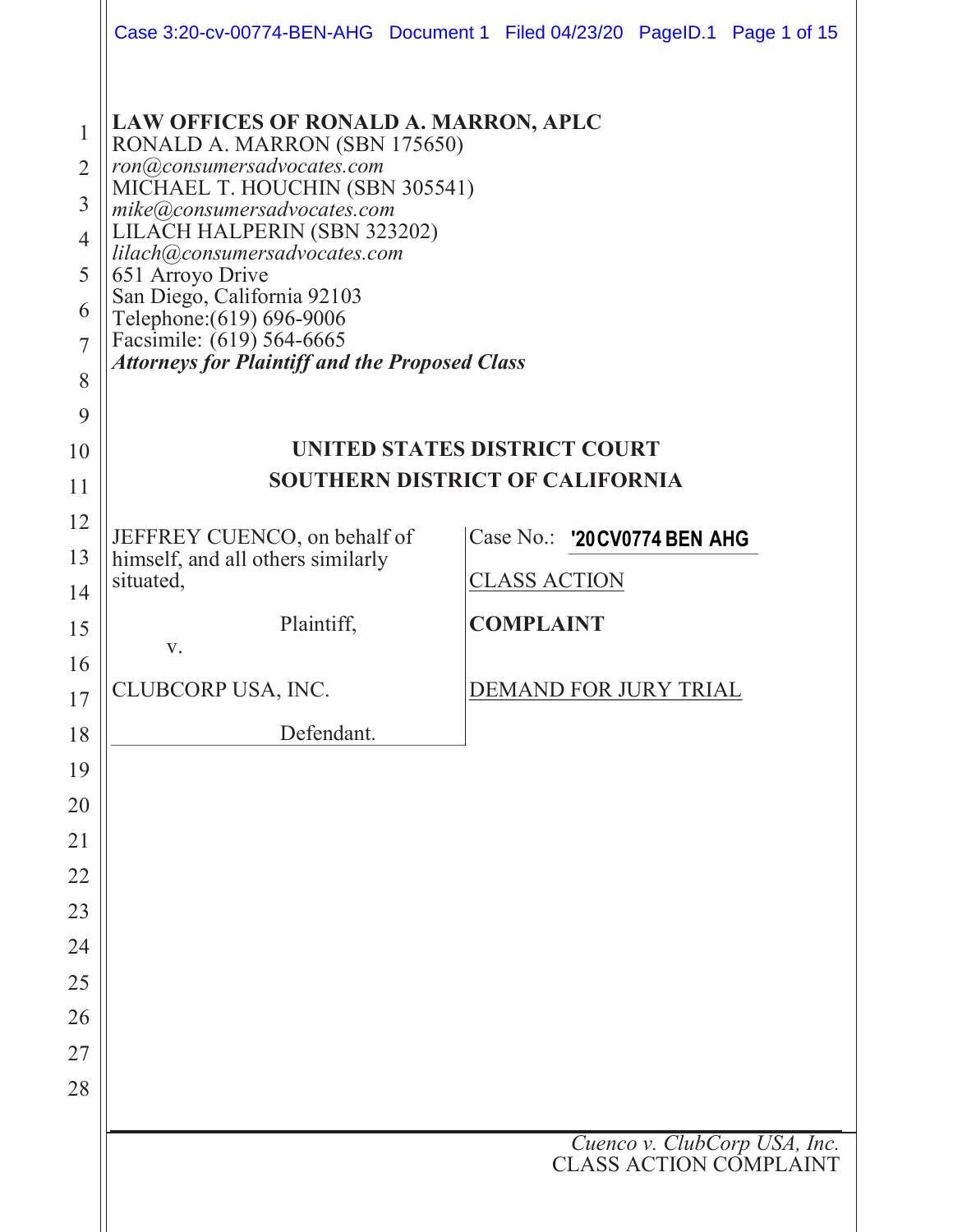#### INTRODUCTION

1. Plaintiff Jeffrey Cuenco ("Plaintiff") brings this action on behalf of himself and all others similarly situated against Defendant ClubCorp USA, Inc. ("ClubCorp" or "Defendant"). Plaintiff makes the following allegations pursuant to the investigation of his counsel and based upon information and belief, except as to the allegations specifically pertaining to himself, which are based on personal knowledge:

#### JURISDICTION AND VENUE

2. This Court has subject matter jurisdiction pursuant to 28 U.S.C. § 1332(d)(2)(A) because this case is a class action where the aggregate claims of all members of the proposed class are in excess of \$5,000,000, exclusive of interest and costs, and most members of the proposed nationwide class are citizens of states different from the states of Defendant.

3. This Court has general jurisdiction over Defendant because it conducts substantial business within California such that Defendant has significant, continuous, and pervasive contacts with the State of California.

4. Venue is proper in this Court pursuant to 28 U.S.C. § 1391 because the challenged fee practices have been committed in this District and because Plaintiff resides and suffered the alleged harm in this District.

### FACTUAL ALLEGATIONS

5. Defendant ClubCorp USA, Inc. has made the unconscionable decision to keep charging its thousands of customers monthly membership fees while closing its private clubs as the novel coronavirus, COVID-19, rages throughout the world and the United States economy has gone into a deep recession.

1

1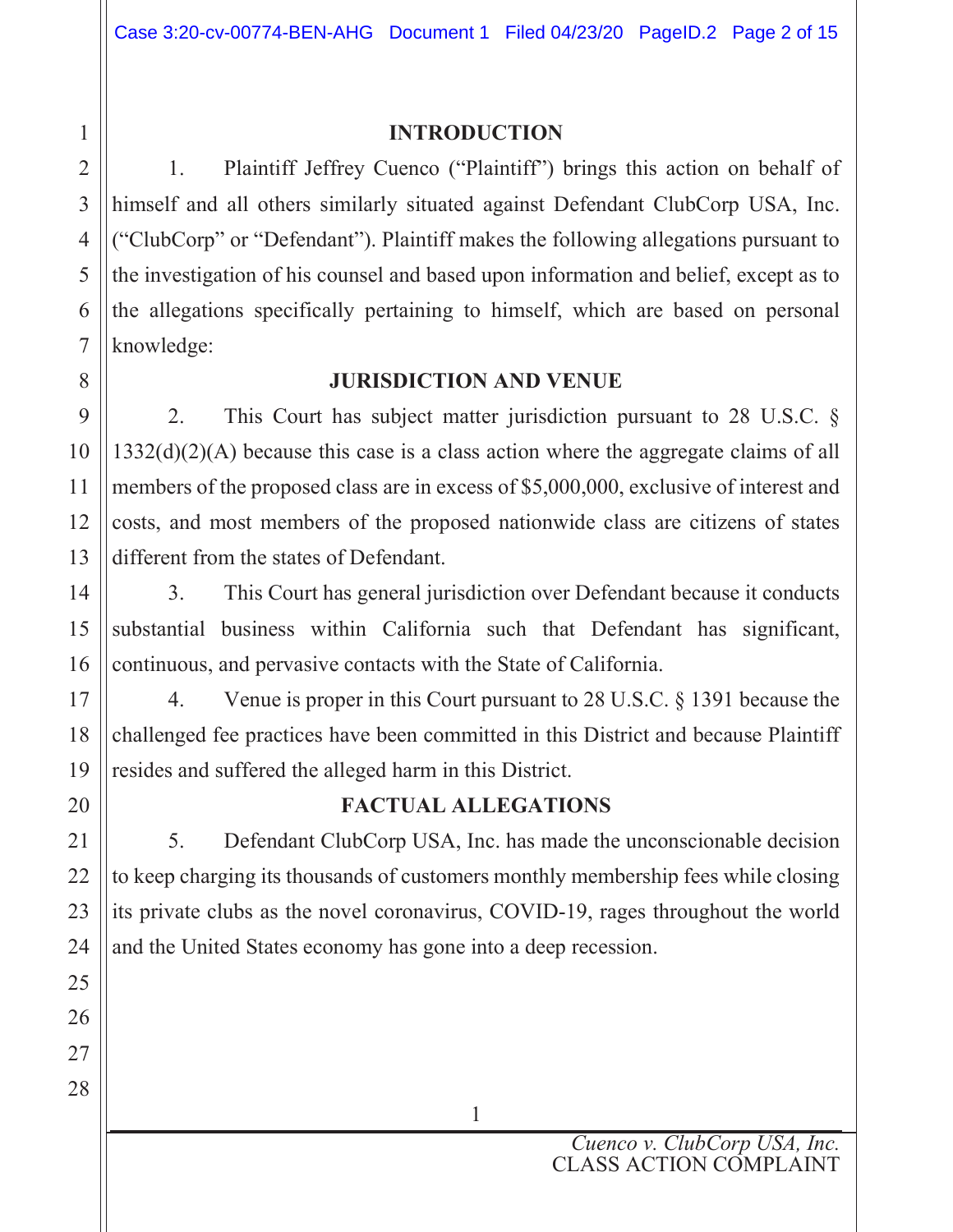6. Defendant is the operator of more than 200 private clubs<sup>1</sup> throughout the United States, operating in approximately 17 locations in California alone.<sup>2</sup> Defendant offers monthly memberships to its customers that allow them access to "a world of premium benefits across the ClubCorp Network."<sup>3</sup> The monthly membership fees vary in price and range from \$120.00 for social memberships to over \$800.00 for certain golf club memberships.<sup>4</sup>

7. To sign up for Defendant's month-to-month membership program, customers often provide Defendant with their credit card or debit card information. Defendant then automatically charges its customers' credit or debit cards as payments are due on a monthly basis.

8. In approximately March of 2020, Defendant closed all of its private clubs due to the COVID-19 pandemic. However, unlike most of its competitors, Defendant continued charging its members monthly membership fees— at full price. Defendant is able to unilaterally charge its customers monthly fees without their consent, as it is in possession of its members' debit and credit card information. Thus, Defendant has made the deliberate decision to bilk its customers out of a monthly membership fee while its members do not have access to Defendant's private clubs. The sole reason Defendant's customers pay monthly membership fees is to have access to Defendant's private clubs. Now, Defendant is charging is customers full price while denying customers access to its private clubs.

9. Plaintiff seeks relief in this action individually, and on behalf of all of Defendant's customers nationwide that have paid or were charged fees while

<sup>&</sup>lt;sup>1</sup> https://www.clubcorp.com/ (last visited April 23, 2020).

 $2$  https://www.clubcorp.com/Find-a-Club (last visited April 23, 2020).

<sup>&</sup>lt;sup>3</sup> https://www.clubcorp.com/Membership (last visited April 23, 2020).

<sup>4</sup> https://www.clubcorp.com/content/download/742266/7860466/version/1/file/CVCC2015Memb ership-Classifications-Flyer3.pdf (last visited April 23, 2020).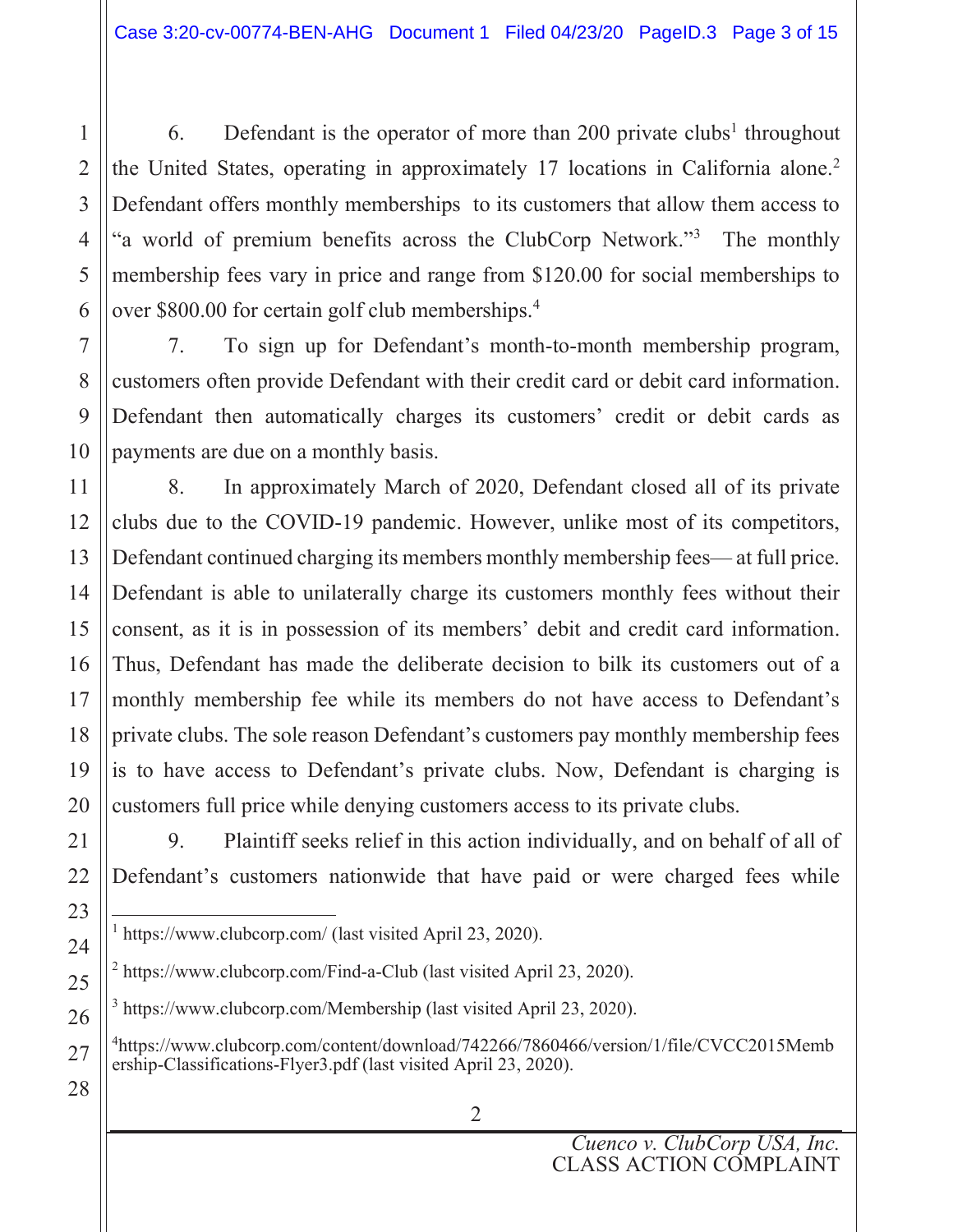1 2 3 Defendant's private clubs were closed for Defendant's violations of the California Consumer Legal Remedies Act ("CLRA"), Civil Code §§1750, *et seq.,* Unfair Competition Law ("UCL"), Bus. & Prof. Code §§ 17200, *et seq.,* False Advertising Law ("FAL"), Bus. & Prof. Code §§ 17500, *et seq.*, for breach of contract, unjust enrichment, and money had and received.

#### PARTIES

10. Plaintiff Jeffrey Cuenco is a citizen of California, residing in San Diego County, California. Mr. Cuenco is a current member of Defendant's University Club atop Symphony Towers located in San Diego, paying \$184.00 per month on a month-to-month basis. Plaintiff has been a month-to-month member since approximately December of 2018. In approximately March of 2020, Defendant closed its private clubs, including the University Club atop Symphony Towers in San Diego, California that Plaintiff attended. However, on April 17, 2020, Defendant charged Plaintiff's credit card in the full amount of his month-to-month membership— \$184.00— even though Plaintiff does not have access to Defendant's private clubs. Further, Defendant has not refunded Plaintiff any part of his monthly fee for the time in which Defendant's private clubs have remained closed. Plaintiff signed up for Defendant's month-to-month membership with the belief and on the basis that he would have access to Defendant's private clubs at any time during the month in which he was charged. Plaintiff would not have paid for the membership, or would not have paid for it on the same terms, had he known that he would not have access to any of Defendant's private clubs. Plaintiff continues to face imminent harm, as Defendant continues charging its customers monthly fees while all of its private clubs remain closed.

11. Defendant ClubCorp USA, Inc. is a Delaware corporation that maintains its principal place of business at 3030 LBJ Freeway, Suite 600, Dallas,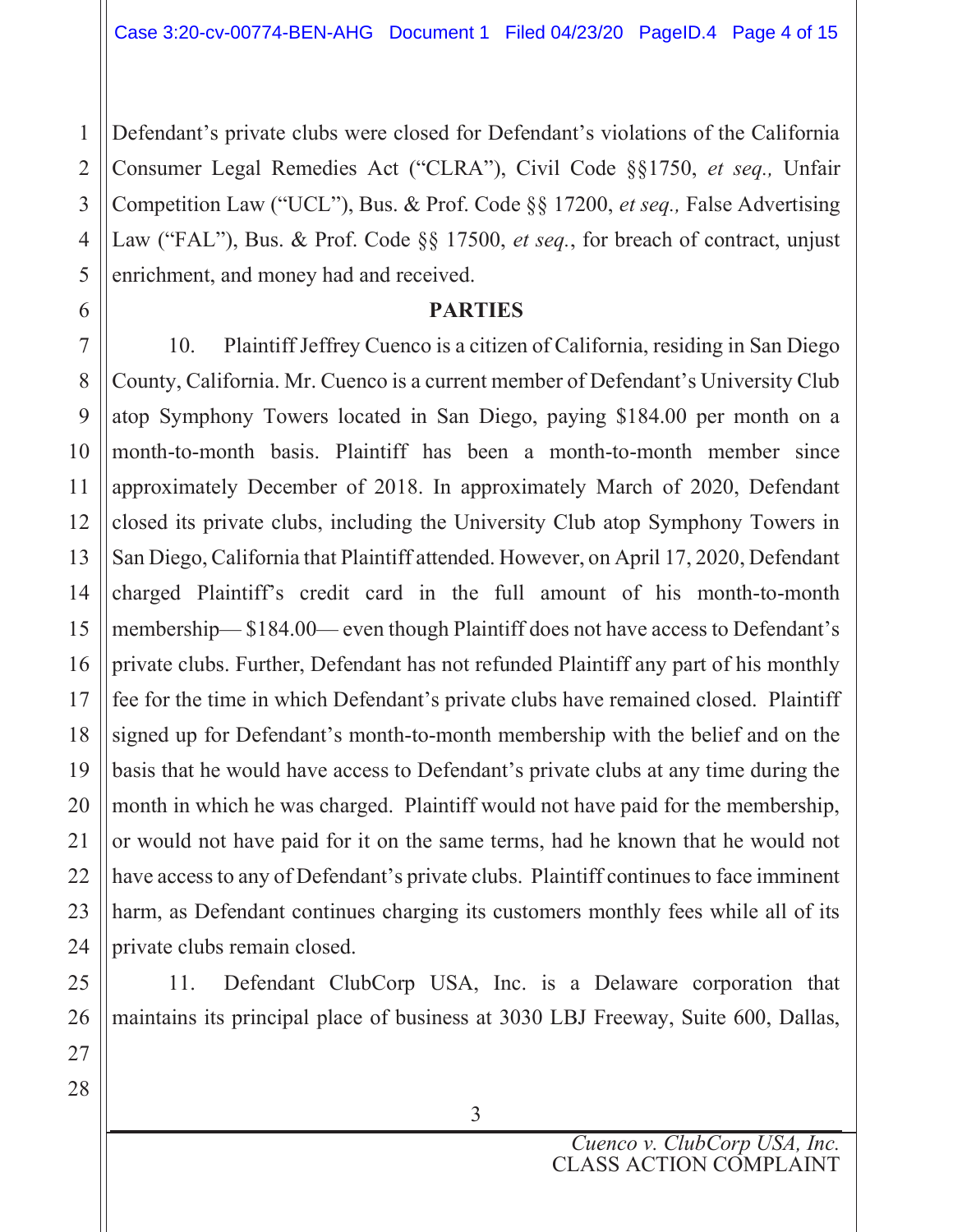Texas 75234. Defendant is the operator of more than 200 private clubs nationwide, including private clubs in California.

# 3

1

2

4

5

6

7

8

9

10

11

12

13

14

15

16

17

18

19

20

21

22

23

#### CLASS ACTION ALLEGATIONS

12. Plaintiff brings this action as a class action under Federal Rule of Civil Procedure 23 on behalf of a Class consisting of all persons in the United States who were charged fees for a period in which Defendant's private clubs were closed.

13. Plaintiff also seeks to represent a subclass defined as all members of the Class who are members at a private club in California (the "California Subclass").

14. Plaintiff reserves the right to amend or modify the Class definition with greater specificity or further division into subclasses or limitation to particular issues as discovery and the orders of this Court warrant.

15. Excluded from the Class are the Defendant, the officers and directors of the Defendant at all relevant times, members of its immediate families and their legal representatives, heirs, successors or assigns and any entity in which Defendant has or had a controlling interest.

16. Plaintiff is a member of the Class and California Subclass he seeks to represent.

17. Defendant has thousands of customers nationwide that have paid or were charged fees while Defendant's private clubs were closed. Accordingly, members of the Class are so numerous that their individual joinder herein is impracticable. The precise number of Class members and their identities are unknown to Plaintiff at this time but may be determined through discovery.

18. Common questions of law and fact exist as to all Class members and predominate over questions affecting only individual Class members. Common legal and factual questions include, but are not limited to whether Defendant has breached its contract with its customers and whether its actions are fraudulent and unlawful.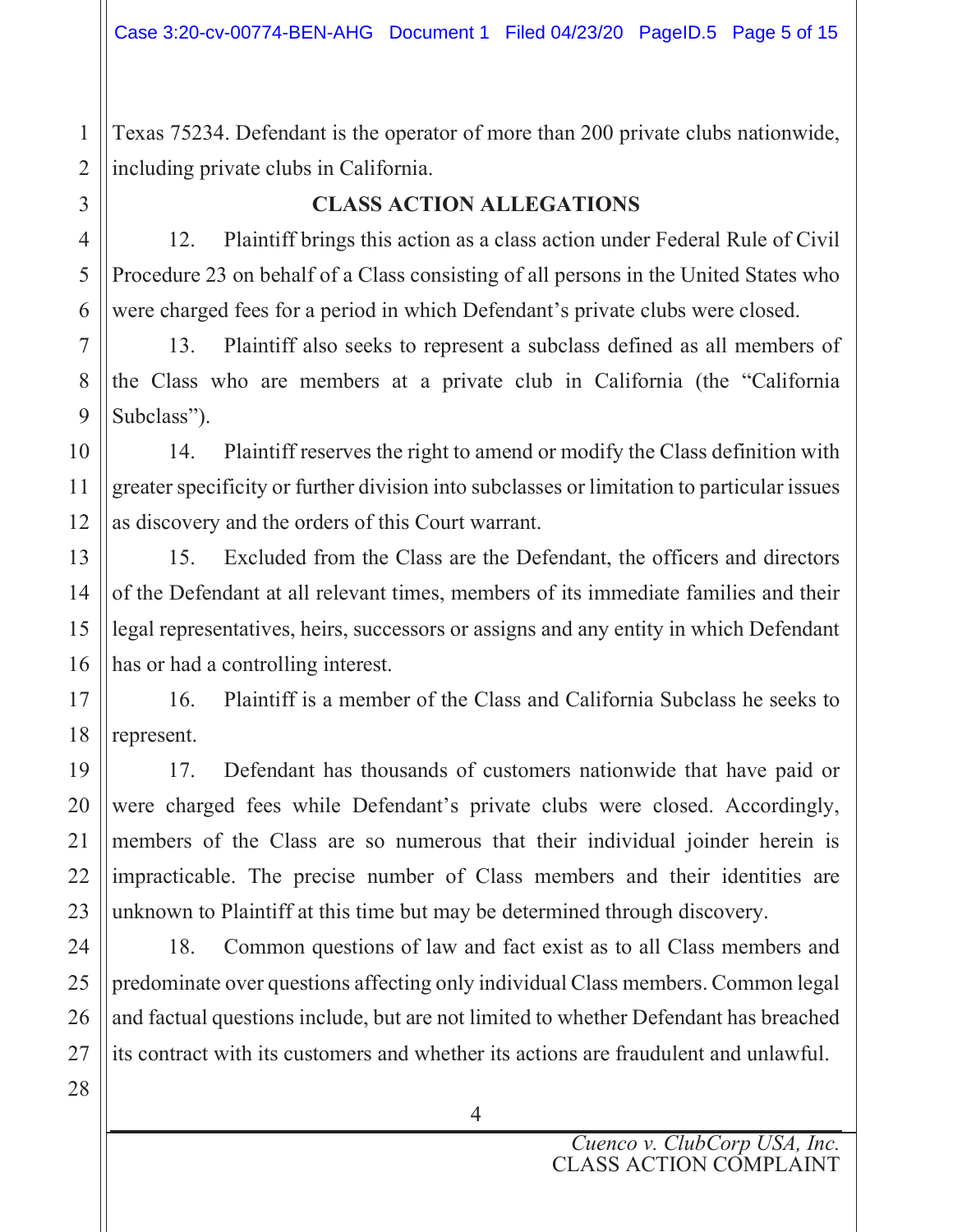19. The claims of the named Plaintiff are typical of the claims of the Class in that the named Plaintiff was exposed to Defendant's false and misleading advertising and was charged membership fees despite being barred from entry into Defendant's private clubs, and suffered losses as a result.

20. Plaintiff is an adequate representative of the Class because Plaintiff's interests do not conflict with the interests of the Class members Plaintiff seek to represent, Plaintiff has retained competent counsel experienced in prosecuting class actions, and Plaintiff intends to prosecute this action vigorously. The interests of Class members will be fairly and adequately protected by Plaintiff and his counsel.

21. The class mechanism is superior to other available means for the fair and efficient adjudication of the claims of the Class members. Each individual Class member may lack the resources to undergo the burden and expense of individual prosecution of the complex and extensive litigation necessary to establish Defendant's liability. Individualized litigation increases the delay and expense to all parties and multiplies the burden on the judicial system presented by the complex legal and factual issues of this case. Individualized litigation also presents a potential for inconsistent or contradictory judgments. In contrast, the class action device presents far fewer management difficulties and provides the benefits of single adjudication, economy of scale, and comprehensive supervision by a single court on the issue of Defendant's liability. Class treatment of the liability issues will ensure that all claims and claimants are before this Court for consistent adjudication of the liability issues.

#### FIRST CAUSE OF ACTION

## Violation of California's Consumers Legal Remedies Act Cal. Civ. Code §§ 1750, *et seq.*

22. Plaintiff hereby incorporates by reference the allegations contained in all preceding paragraphs of this complaint.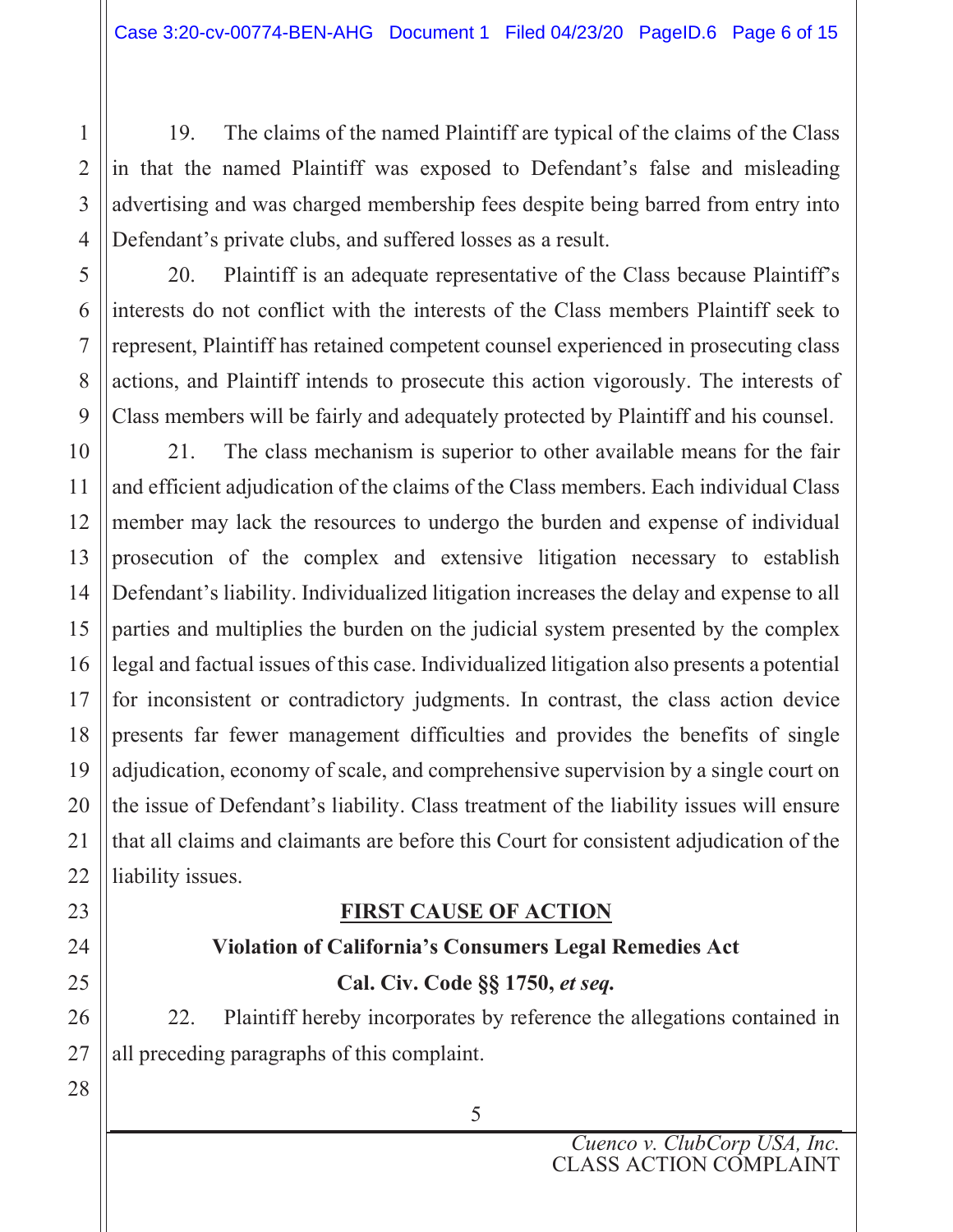23. Plaintiff brings this claim individually and on behalf of members of the proposed Class against Defendant. Plaintiff also brings this claim individually and on behalf of members of the proposed California Subclass against Defendant.

24. Plaintiff and Class members are consumers who paid fees for use of Defendant's private clubs for personal, family or household purposes. Plaintiff and the Class are "consumers" as that term is defined by the CLRA in Cal. Civ. Code § 1761(d).

25. Defendant's private club access that Plaintiff and Class members purchased from Defendant was a "service" within the meaning of Cal. Civ. Code §  $1761(b)$ .

26. Defendant's actions, representations, and conduct have violated, and continue to violate the CLRA, because they extend to transactions that intended to result, or which have resulted in, the sale of services to consumers.

27. Defendant's advertising that its private clubs would be available to its customers and that its customers would have access to its private clubs upon paying a membership fee is false and misleading to a reasonable consumer, including Plaintiff, because Defendant in fact closed all of its private clubs while continuing to charge its customers the full price of membership.

28. California's Consumers Legal Remedies Act, Cal. Civ. Code §  $1770(a)(5)$ , prohibits "[r]epresenting that goods or services have sponsorship, approval, characteristics, ingredients, uses, benefits, or quantities which they do not have or that a person has a sponsorship, approval, status, affiliation, or connection which he or she does not have." By engaging in the conduct set forth herein, Defendant violated and continue to violate Section 1770(a)(5) of the CLRA, because Defendant's conduct constitutes unfair methods of competition and unfair or fraudulent acts or practices, in that Defendant misrepresented the particular characteristics, benefits and quantities of the services.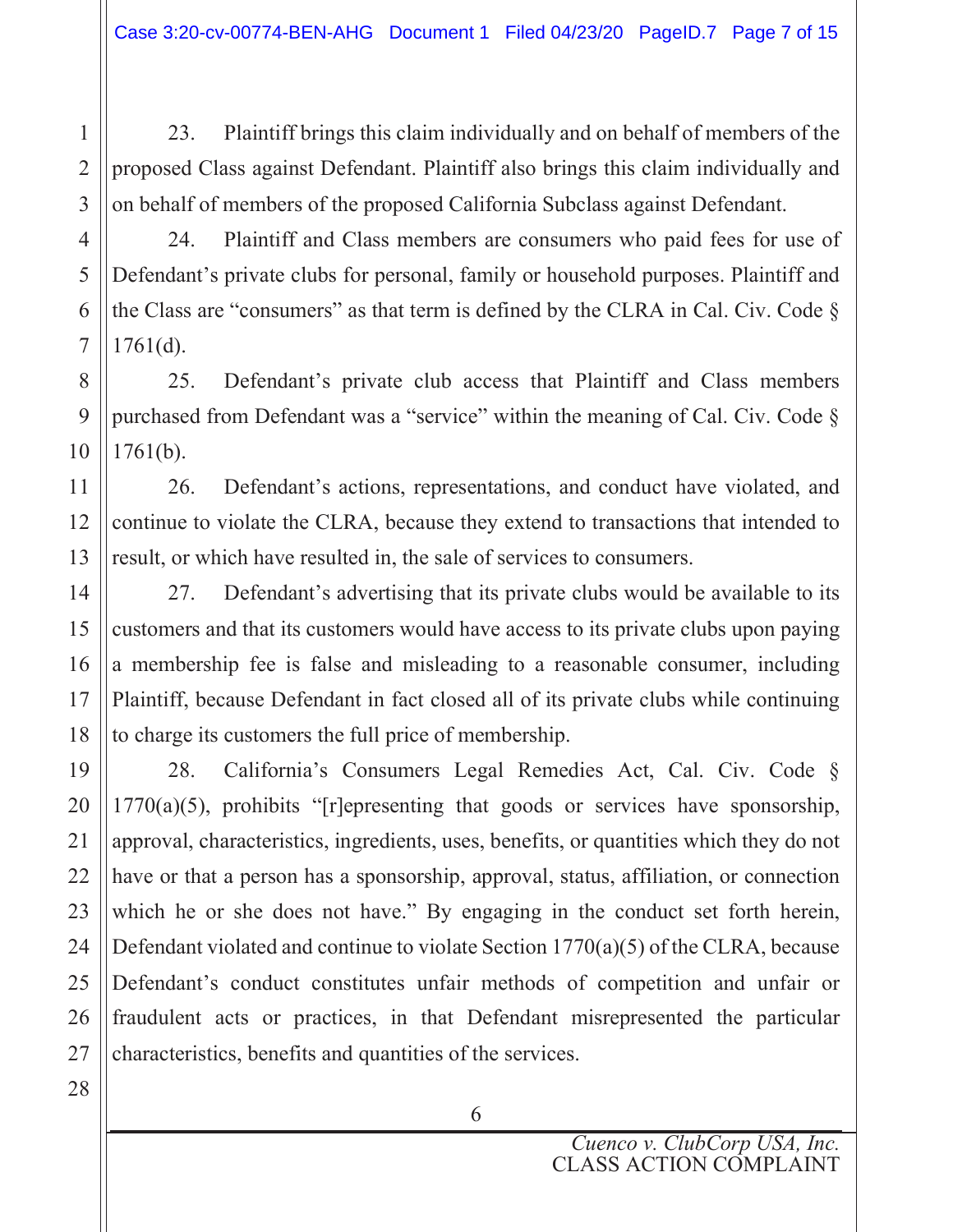29. Cal. Civ. Code  $\S$  1770(a)(7) prohibits representing that goods or services are of a particular standard, quality, or grade, or that goods are of a particular style or model, if they are of another. By engaging in the conduct set forth herein, Defendant violated and continues to violate Section 1770(a)(7) of the CLRA, because Defendant's conduct constitutes unfair methods of competition and unfair or fraudulent acts or practices, in that Defendant misrepresents the particular standard, quality or grade of the services.

30. Cal. Civ. Code § 1770(a)(9) further prohibits "[a]dvertising goods or services with intent not to sell them as advertised." By engaging in the conduct set forth herein, Defendant violated and continues to violate Section 1770(a)(9), because Defendant's conduct constitutes unfair methods of competition and unfair or fraudulent acts or practices, in that Defendant advertises services with the intent not to sell the services as advertised.

31. Plaintiff and the Class acted reasonably when they purchased Defendant's private club memberships on the belief that Defendant's representations were true and lawful.

32. Plaintiff and the Class suffered injuries caused by Defendant because (a) they would not have purchased or paid for Defendant's private club memberships absent Defendant's representations and omission of a warning that it would continue charging customers' credit cards and debit cards while all private clubs nationwide are closed; (b) they would not have purchased private club memberships on the same terms absent Defendant's representations and omissions; (c) they paid a price premium for Defendant's private club memberships based on Defendant's misrepresentations and omissions; and (d) Defendant's private club memberships did not have the characteristics, benefits, or quantities as promised.

33. Under California Civil Code § 1780(a), Plaintiff and members of the Class seek injunctive and equitable relief for Defendant's violations of the CLRA.

1

2

3

4

5

6

7

8

9

10

11

12

13

14

15

16

17

18

19

20

21

22

23

24

25

26

 *Cuenco v. ClubCorp USA, Inc.*  CLASS ACTION COMPLAINT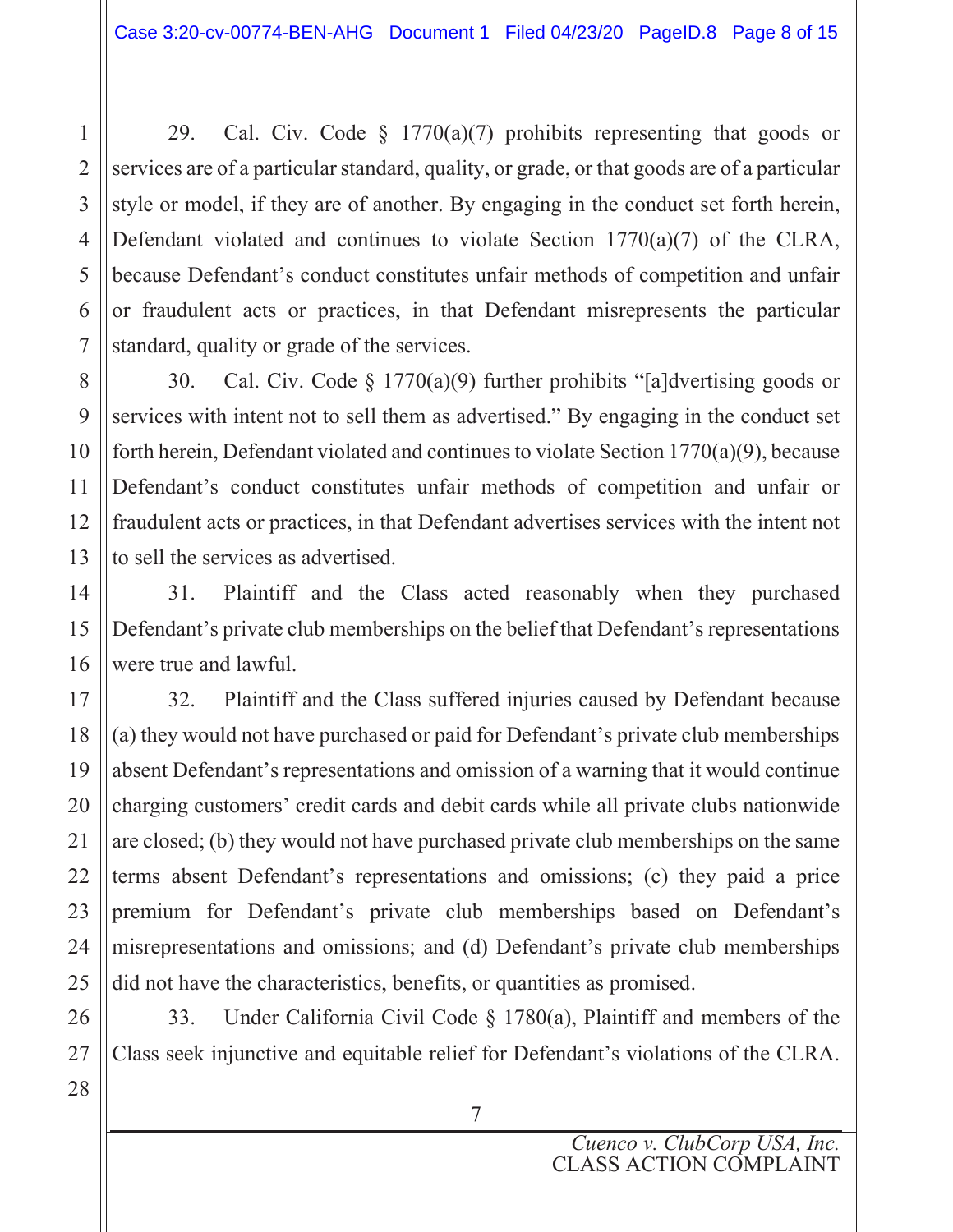Plaintiff will mail an appropriate demand letter consistent with California Civil Code § 1782(a). If Defendant fails to take corrective action within 30 days of receipt of the demand letter, Plaintiff will amend his complaint to include a request for damages as permitted by Civil Code § 1782(d).

34. Wherefore, Plaintiff seeks injunctive and equitable relief for these violations of the CLRA.

#### SECOND CAUSE OF ACTION

## Violation of California's Unfair Competition Law Cal. Bus. & Prof. Code §§ 17200, *et seq.*

35. Plaintiff hereby incorporates by reference the allegations contained in all preceding paragraphs of this complaint.

36. Plaintiff brings this claim individually and on behalf of the members of the proposed Class against Defendant. Plaintiff also brings this claim individually and on behalf of members of the proposed California Subclass against Defendant.

37. Defendant is subject to California's Unfair Competition Law, Cal. Bus. & Prof. Code §§ 17200, *et seq.* The UCL provides, in pertinent part: "Unfair competition shall mean and include unlawful, unfair or fraudulent business practices and unfair, deceptive, untrue or misleading advertising …."

38. Defendant's advertising that its private clubs would be available to its customers, and that its customers would have access to its private clubs upon paying a membership fee is false and misleading to a reasonable consumer, including Plaintiff, because Defendant in fact closed all of its private clubs while continuing to charge its customers the full price of private club membership.

39. Defendant's business practices, described herein, violated the "unlawful" prong of the UCL by violating the CLRA, the FAL, and other applicable law as described herein.

1

2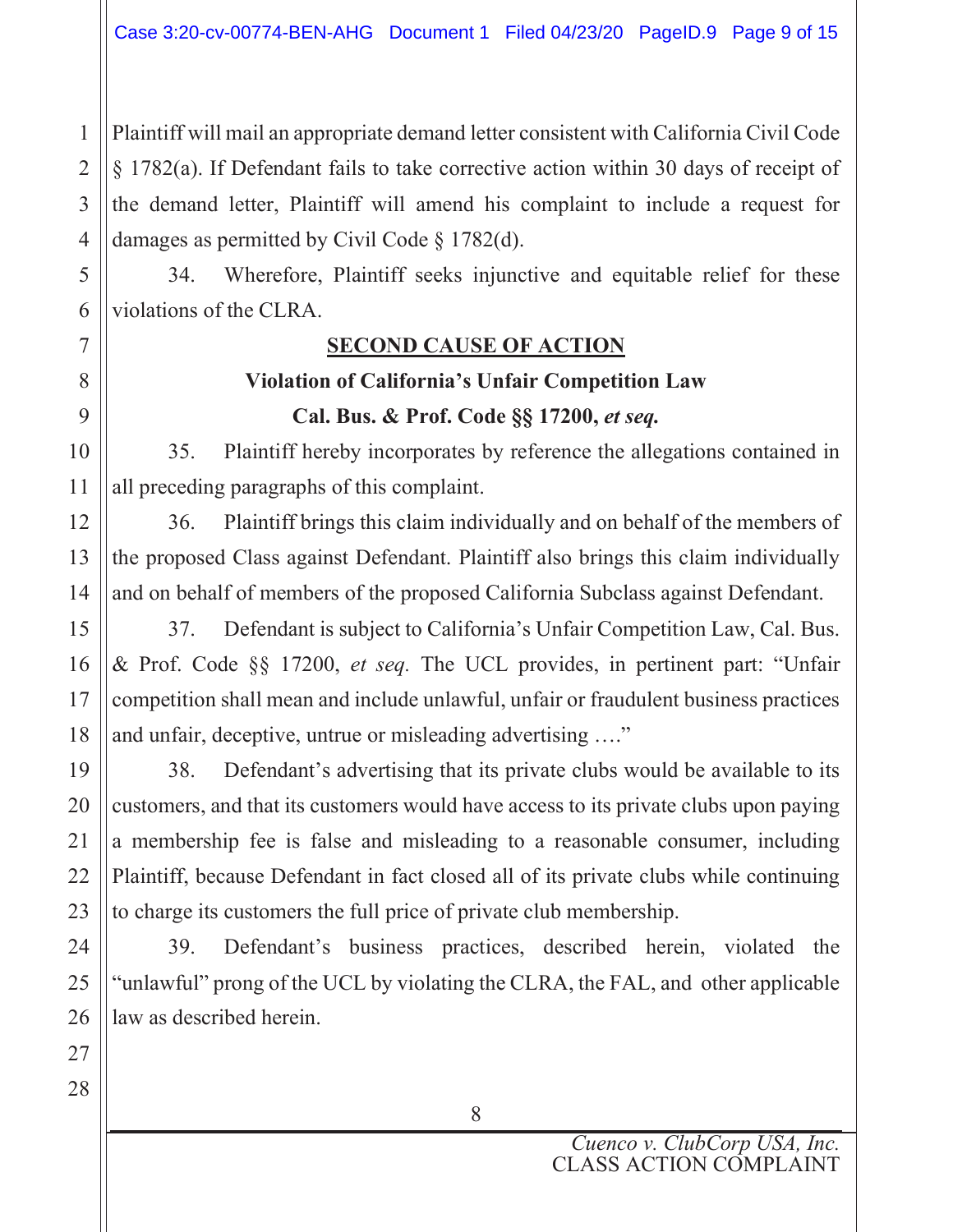40. Defendant's business practices, described herein, violated the "unfair" prong of the UCL in that its conduct is substantially injurious to consumers, offends public policy, and is immoral, unethical, oppressive, and unscrupulous, as the gravity of the conduct outweighs any alleged benefits. Defendant's advertising and its charging of membership fees while its private clubs are closed is of no benefit to consumers.

41. Defendant violated the fraudulent prong of the UCL by misleading Plaintiff and the Class to believe that they would only be charged fees when they would have access to Defendant's private clubs.

42. Plaintiff and the Class acted reasonably when they signed up for memberships based on the belief that they would only be charged fees when Defendant's private clubs were open and accessible.

43. Plaintiff and the Class lost money or property as a result of Defendant's UCL violations because (a) they would not have purchased or paid for Defendant's private club memberships absent Defendant's representations and omission of a warning that it would continue charging customers' credit cards and debit cards while all private clubs nationwide are closed; (b) they would not have purchased private club memberships on the same terms absent Defendant's representations and omissions; (c) they paid a price premium for Defendant's private club membership based on Defendant's misrepresentations and omissions; and (d) Defendant's private club memberships did not have the characteristics, benefits, or quantities as promised.

#### THIRD CAUSE OF ACTION

## Violation of California's False Advertising Law Cal. Bus. & Prof. Code §§ 17500, *et seq.*

44. Plaintiff hereby incorporates by reference the allegations contained in all preceding paragraphs of this complaint.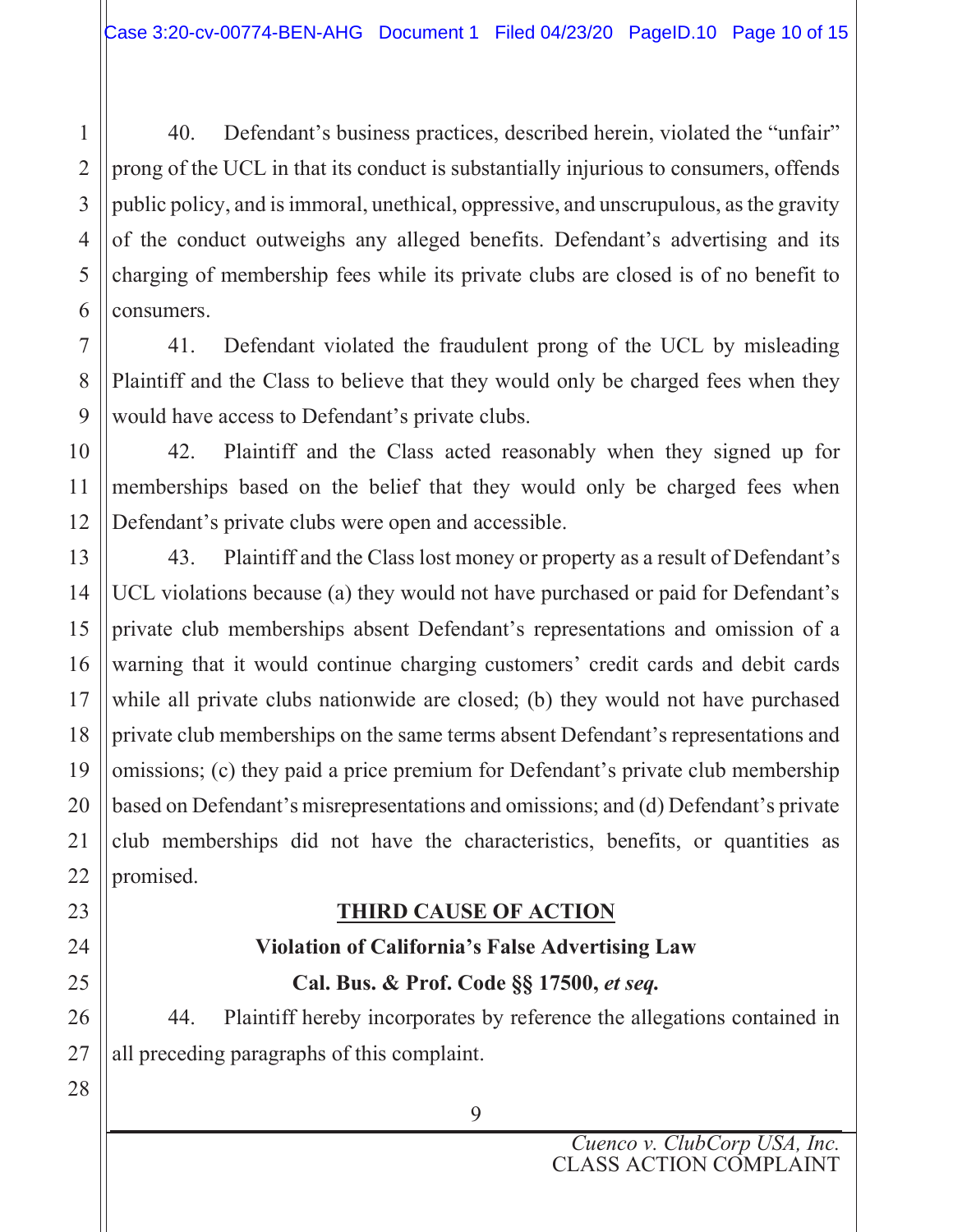45. Plaintiff brings this claim individually and on behalf of the members of the proposed Class against Defendant. Plaintiff also brings this claim individually and on behalf of the members of the proposed California Subclass against Defendant.

46. California's False Advertising Law, Cal. Bus. & Prof. Code §§ 17500, *et seq.*, makes it "unlawful for any person to make or disseminate or cause to be made or disseminated before the public in this state, ... in any advertising device ... or in any other manner or means whatever, including over the Internet, any statement, concerning ... personal property or services, professional or otherwise, or performance or disposition thereof, which is untrue or misleading and which is known, or which by the exercise of reasonable care should be known, to be untrue or misleading."

47. Defendant engaged in a scheme of charging customers full monthly membership fees while its private clubs were closed. Defendant's advertising and marketing of its private clubs as being accessible during the membership fee period misrepresented and/or omitted the true content and nature of Defendant's services. Defendant knew that these statements were unauthorized, inaccurate, and misleading.

48. Defendant's advertising that its private clubs would be available to its customers during the membership period, and that its customers would have access to its private clubs upon paying a membership fee is false and misleading to a reasonable consumer, including Plaintiff, because Defendant in fact closed all of its private clubs while continuing to charge its customers the full price of private club membership.

49. Defendant violated § 17500, et seq. by misleading Plaintiff and the Class to believe that they would be charged fees only when they have access to Defendant's private clubs.

10

1

2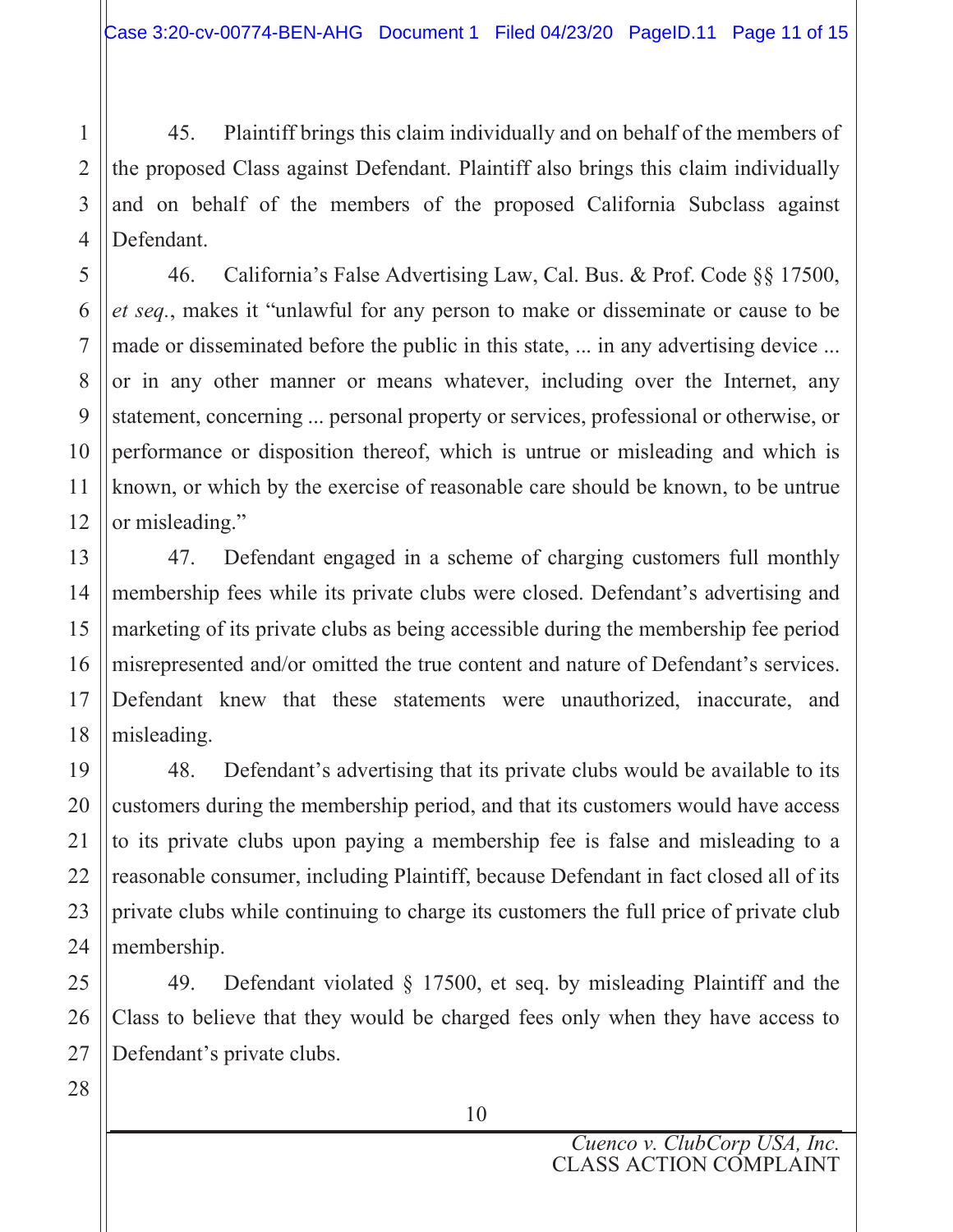50. Defendant knew or should have known, through the exercise of reasonable care that its advertising of its private clubs as being accessible during the membership period is false and misleading. Further, Defendant knew or should have known that it was breaching its contracts with its customers and fraudulently charging fees when it continued charging fees while all of its private clubs were closed.

51. Plaintiff and the Class lost money or property as a result of Defendant's FAL violation because (a) they would not have purchased or paid for Defendant's private club memberships absent Defendant's representations and omission of a warning that it would continue charging customers' credit cards and debit cards while all private clubs nationwide are closed; (b) they would not have purchased private club memberships on the same terms absent Defendant's representations and omissions; (c) they paid a price premium for Defendant's private club membership based on Defendant's misrepresentations and omissions; and (d) Defendant's private club memberships did not have the characteristics, benefits, or quantities as promised.

## FOURTH CAUSE OF ACTION

## Breach of Contract

52. Plaintiff hereby incorporates by reference the allegations contained in all preceding paragraphs of this complaint.

53. Plaintiff brings this claim individually and on behalf of the members of the proposed Class against Defendant. Plaintiff also brings this claim individually and on behalf of the members of the proposed California Subclass against Defendant.

54. Defendant entered into contracts with Plaintiff and Class members to provide access to private clubs in exchange for the payment of membership fees. Defendant has breached these contracts by continuing to charge Plaintiff and Class

28

1

2

3

4

5

6

7

8

9

10

11

12

13

14

15

16

17

18

19

20

21

22

23

24

25

26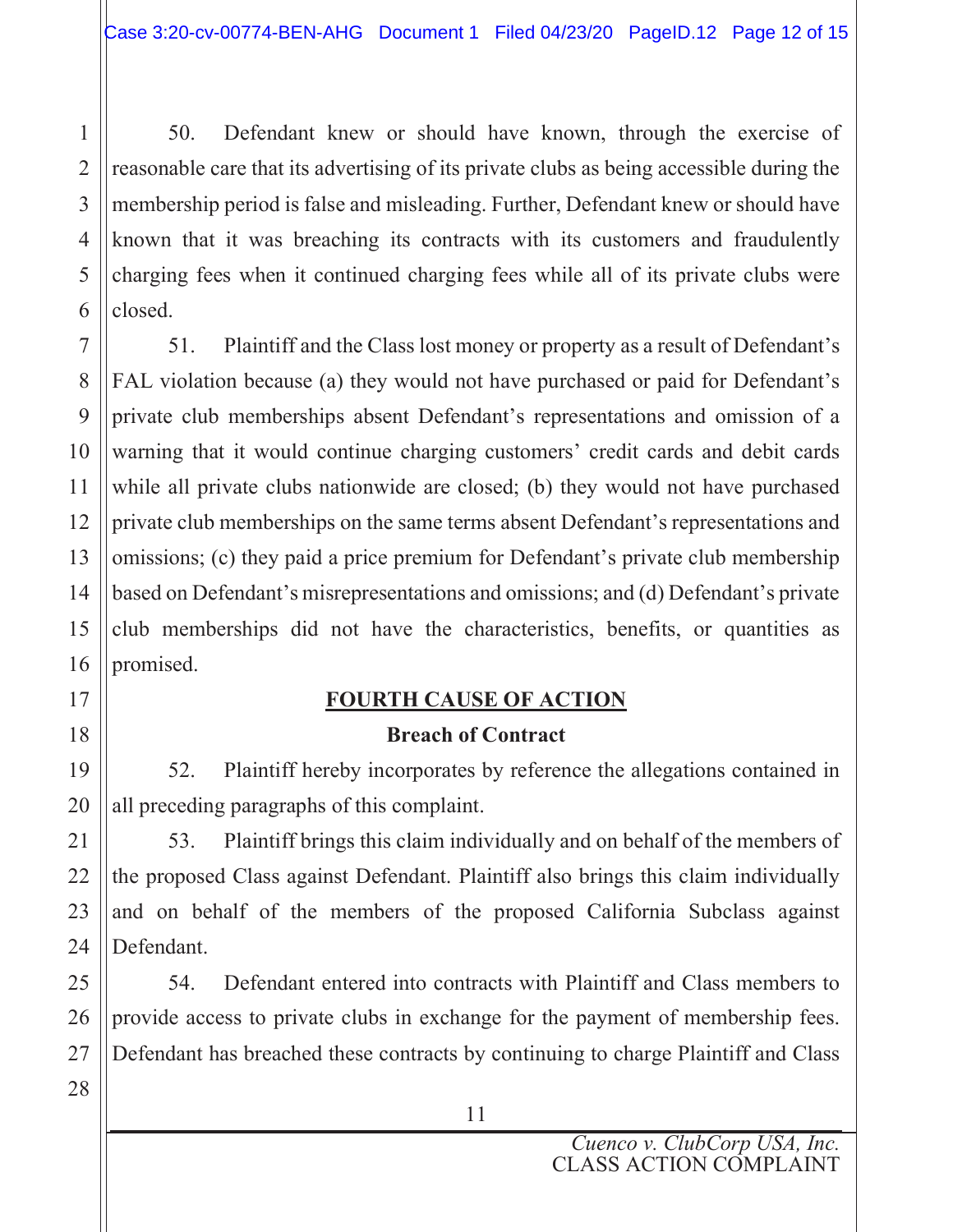members' debit and credit cards while its private clubs remain closed. Plaintiff and Class members have suffered an injury through the payment of membership fees while not having access to Defendant's private clubs.

#### FIFTH CAUSE OF ACTION

Unjust Enrichment

55. Plaintiff hereby incorporates by reference the allegations contained in all preceding paragraphs of this complaint.

56. Plaintiff brings this claim individually and on behalf of the members of the proposed Class against Defendant. Plaintiff also brings this claim individually and on behalf of the members of the proposed California Subclass against Defendant.

57. Plaintiff and members of the Class conferred benefits on Defendant by paying, and being charged, membership fees while Defendant's private clubs were and remain closed.

58. Defendant has knowledge of such benefits.

59. Defendant has been unjustly enriched in retaining the revenues derived from Plaintiff and Class members' membership fees. Retention of those moneys under these circumstances is unjust and inequitable because Defendant is charging its customers full price while its private clubs remain closed. These misrepresentations and charges caused injuries to Plaintiff and members of the Class because they would not have paid Defendant's membership fees had the true facts been known.

60. Because Defendant's retention of the non-gratuitous benefits conferred on it by Plaintiff and members of the Class is unjust and inequitable, Defendant must pay restitution to Plaintiff and members of the Class for their unjust enrichment, as ordered by the Court.

1

2

3

4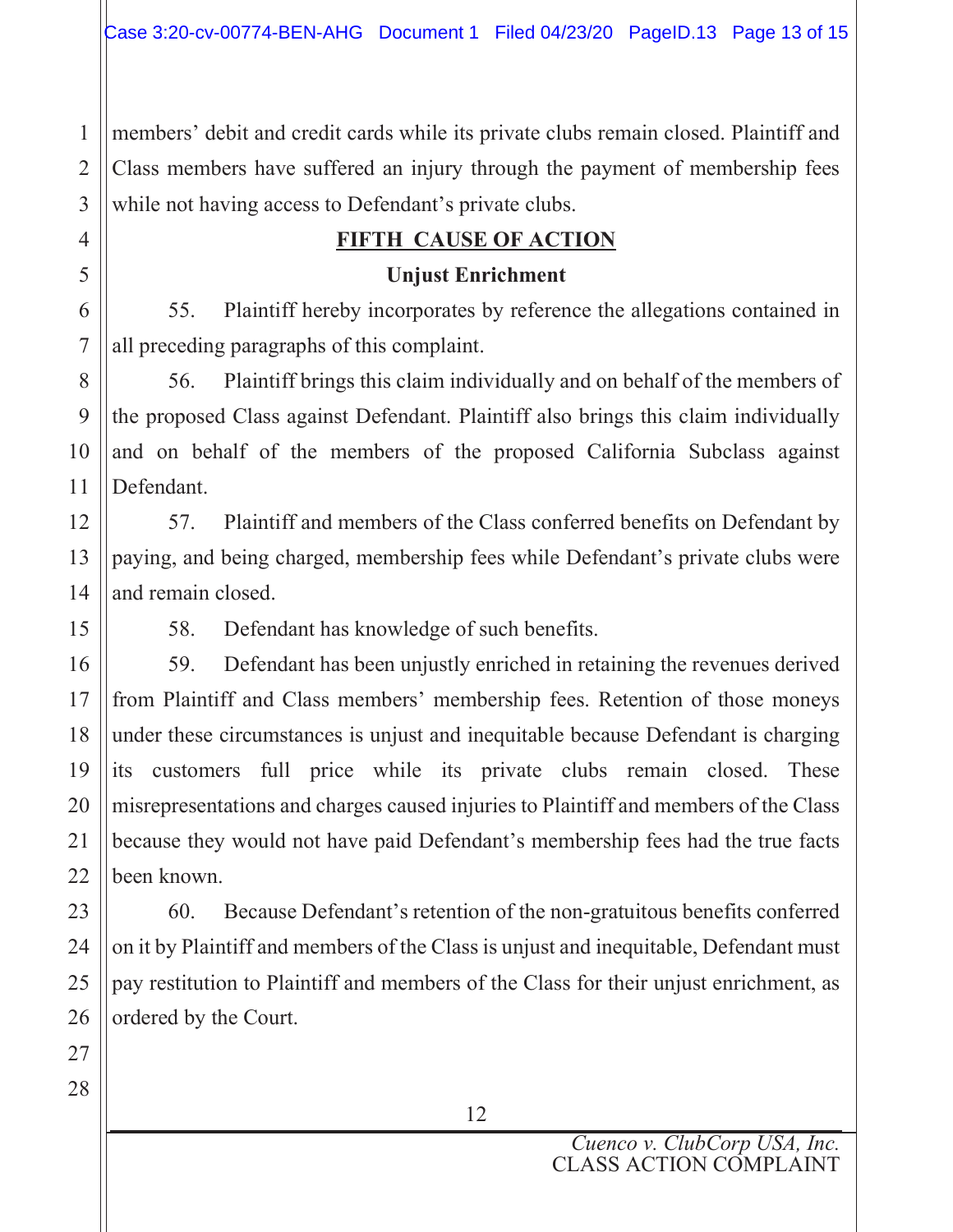### SIXTH CAUSE OF ACTION

#### Money Had and Received

61. Plaintiff hereby incorporates by reference the allegations contained in all preceding paragraphs of this complaint.

62. Plaintiff brings this claim individually and on behalf of the members of the proposed Class against Defendant. Plaintiff also brings this claim individually and on behalf of the members of the proposed California Subclass against Defendant.

63. Defendant received money in the form of membership fees that was intended to be used for the benefit of Plaintiff and the Class, those membership fees were not used for the benefit of Plaintiff and the Class, and Defendant has not given back or refunded the wrongfully obtained money and membership fees to Plaintiff and the Class.

64. Defendant obtained money in the form of membership fees that were intended to be used to provide private club access to Plaintiff and the Class. However, Defendant has retained all of the membership fees while its private clubs remain closed.

### PRAYER FOR RELIEF

 WHEREFORE, Plaintiff, individually and on behalf of all others similarly situated, seeks judgment against Defendant, as follows:

- a) For an order certifying the Class under Rule 23 of the Federal Rules of Civil Procedure and naming Plaintiff as representative of the Class and Plaintiff's attorneys as Class Counsel to represent the Class members;
- b) For an order certifying the California Subclass under Rule 23 of the Federal Rules of Civil Procedure and naming Plaintiff as representative of the California Subclass and Plaintiff's attorneys as Class Counsel to represent the California Subclass members;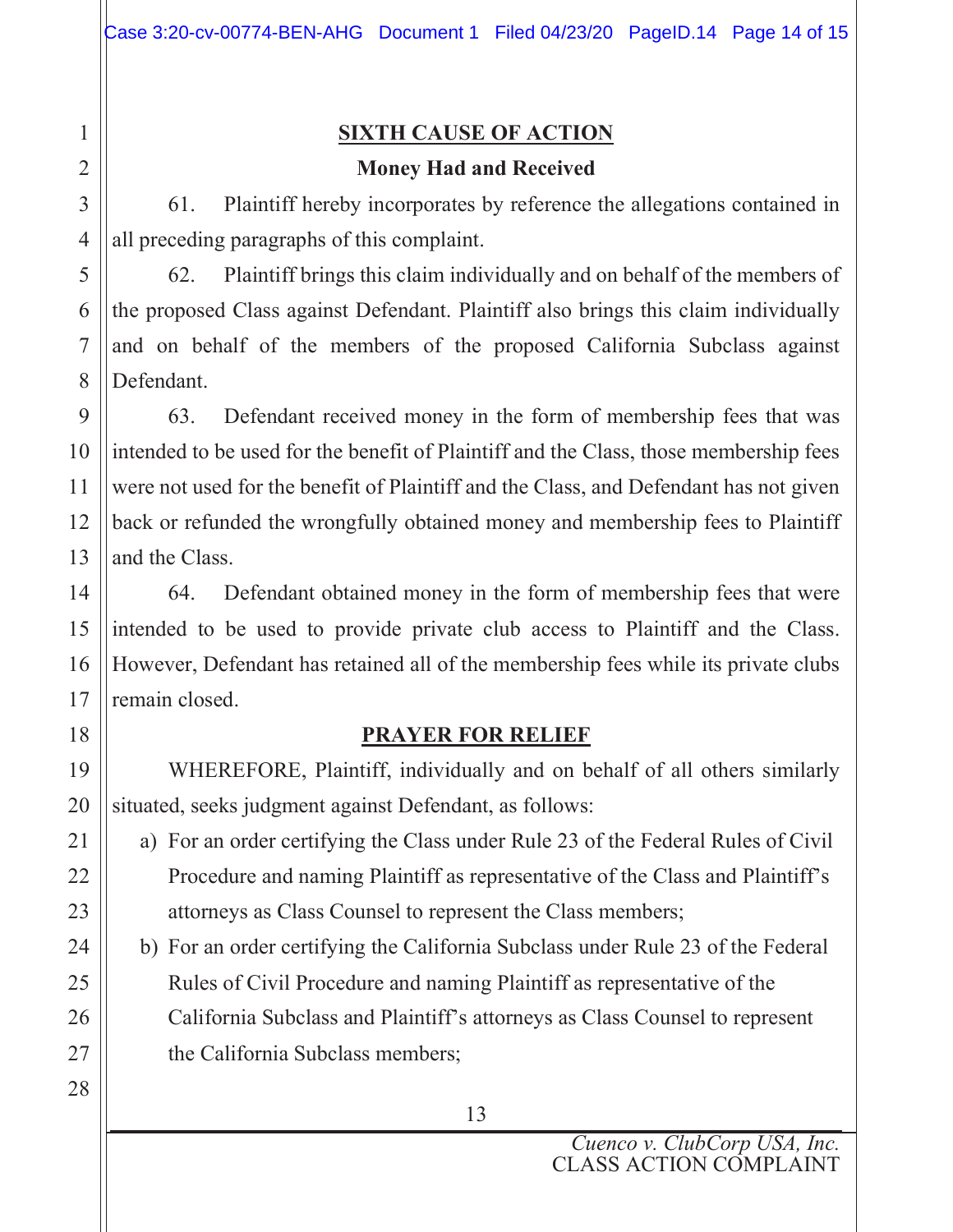| $\mathbf 1$    | c) For an order declaring that Defendant's conduct violates the statutes and         |                                                                              |  |  |  |  |  |  |
|----------------|--------------------------------------------------------------------------------------|------------------------------------------------------------------------------|--|--|--|--|--|--|
| $\overline{2}$ | laws referenced herein;                                                              |                                                                              |  |  |  |  |  |  |
| $\overline{3}$ | d) For an order finding in favor of Plaintiff, the Class, and the California         |                                                                              |  |  |  |  |  |  |
| 4              | Subclass, on all counts asserted herein;                                             |                                                                              |  |  |  |  |  |  |
| 5              | e) For compensatory and punitive damages in amounts to be determined by the          |                                                                              |  |  |  |  |  |  |
| 6              | Court and/or jury;                                                                   |                                                                              |  |  |  |  |  |  |
| 7              | f) For prejudgment and postjudgment interest on all amounts awarded;                 |                                                                              |  |  |  |  |  |  |
| 8              | g) For an order of restitution and all other forms of equitable monetary relief;     |                                                                              |  |  |  |  |  |  |
| 9              | h) For injunctive relief as pleaded or as the Court may deem proper; and             |                                                                              |  |  |  |  |  |  |
| 10             | For an order awarding Plaintiff and the Class their reasonable attorneys' fees<br>i) |                                                                              |  |  |  |  |  |  |
| 11             | and expenses and costs of suit.                                                      |                                                                              |  |  |  |  |  |  |
| 12             | <b>DEMAND FOR TRIAL BY JURY</b>                                                      |                                                                              |  |  |  |  |  |  |
| 13             | Plaintiff demands a trial by jury of all issues so triable.                          |                                                                              |  |  |  |  |  |  |
| 14             |                                                                                      |                                                                              |  |  |  |  |  |  |
| 15             |                                                                                      |                                                                              |  |  |  |  |  |  |
| 16             | Dated:<br>April 23, 2020                                                             | /s/ Ronald A. Marron                                                         |  |  |  |  |  |  |
| 17             |                                                                                      | By: Ronald A. Marron<br>LAW OFFICES OF RONALD A.                             |  |  |  |  |  |  |
| 18             |                                                                                      | <b>MARRON, APLC</b>                                                          |  |  |  |  |  |  |
| 19             |                                                                                      | RONALD A. MARRON<br>MICHAEL T. HOUCHIN                                       |  |  |  |  |  |  |
| 20             |                                                                                      | <b>LILACH HALPERIN</b>                                                       |  |  |  |  |  |  |
| 21             |                                                                                      | 651 Arroyo Drive<br>San Diego, California 92103                              |  |  |  |  |  |  |
| 22             |                                                                                      | Telephone: (619) 696-9006                                                    |  |  |  |  |  |  |
| 23             |                                                                                      | Facsimile: (619) 564-6665<br><b>Attorneys for Plaintiff and the Proposed</b> |  |  |  |  |  |  |
| 24             |                                                                                      | <b>Class</b>                                                                 |  |  |  |  |  |  |
| 25             |                                                                                      |                                                                              |  |  |  |  |  |  |
| 26             |                                                                                      |                                                                              |  |  |  |  |  |  |
| 27             |                                                                                      |                                                                              |  |  |  |  |  |  |
| 28             |                                                                                      | 14                                                                           |  |  |  |  |  |  |
|                |                                                                                      | Cuenco v. ClubCorp USA, Inc.                                                 |  |  |  |  |  |  |
|                |                                                                                      | <b>CLASS ACTION COMPLAINT</b>                                                |  |  |  |  |  |  |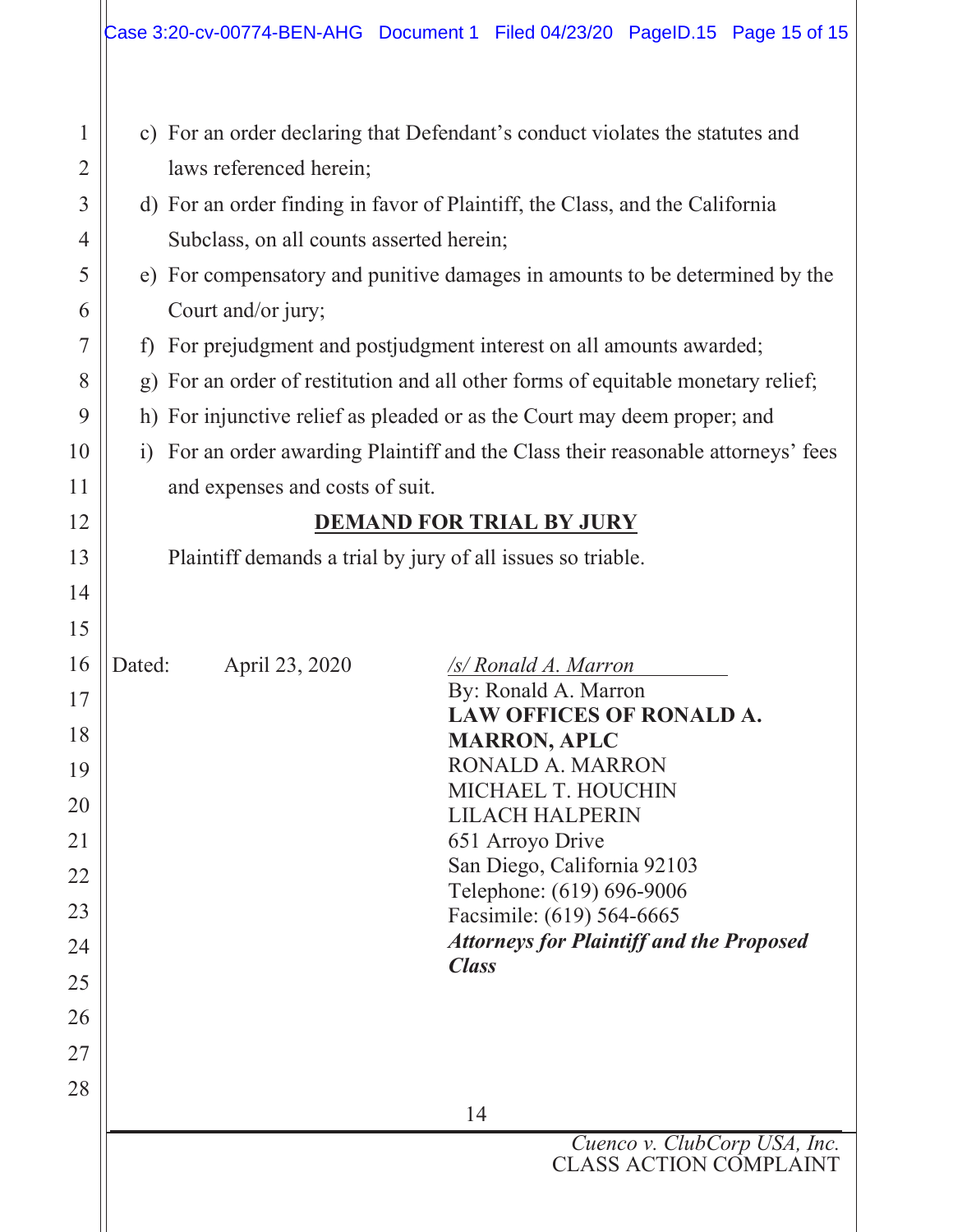## $\sigma_{\rm{1S\,44\,~(Rev.~06/15)}}$ Gase 3:20-cv-00774-BEN-AH $e_{\rm{IV}}$ Pecument $\pm{\rm{R\,SHE}}$   $\rm{FHE}$   $\rm{Q}$ 4/23/20 PageID.16 Page 1 of 2

The JS 44 civil cover sheet and the information contained herein neither replace nor supplement the filing and service of pleadings or other papers as required by law, except as provided by local rules of court. This form,

| I. (a) PLAINTIFFS                                                                                                                                                                                                                                                                                                                                                                                                                                                                                                                                                                                                                               |                                                                                                                                                                                                                                                                                                                                                                                                                                                                                                                                                                                                                                                                                                                                                                                                                                                                                                                                                                                                                                                                                                                                                                                                                                                                  |                                                                                                                                                                                                                                                        |                                                                                                                                                                                                                                                                                            | <b>DEFENDANTS</b>                                                                                                                                           |                                                                                                                                                                                                                                                                                                                                                                                                                                                                                                                  |                                                                                                                                                                                                                                                                                                                                                                                                                                                                                                                                                                                                                                                               |  |  |
|-------------------------------------------------------------------------------------------------------------------------------------------------------------------------------------------------------------------------------------------------------------------------------------------------------------------------------------------------------------------------------------------------------------------------------------------------------------------------------------------------------------------------------------------------------------------------------------------------------------------------------------------------|------------------------------------------------------------------------------------------------------------------------------------------------------------------------------------------------------------------------------------------------------------------------------------------------------------------------------------------------------------------------------------------------------------------------------------------------------------------------------------------------------------------------------------------------------------------------------------------------------------------------------------------------------------------------------------------------------------------------------------------------------------------------------------------------------------------------------------------------------------------------------------------------------------------------------------------------------------------------------------------------------------------------------------------------------------------------------------------------------------------------------------------------------------------------------------------------------------------------------------------------------------------|--------------------------------------------------------------------------------------------------------------------------------------------------------------------------------------------------------------------------------------------------------|--------------------------------------------------------------------------------------------------------------------------------------------------------------------------------------------------------------------------------------------------------------------------------------------|-------------------------------------------------------------------------------------------------------------------------------------------------------------|------------------------------------------------------------------------------------------------------------------------------------------------------------------------------------------------------------------------------------------------------------------------------------------------------------------------------------------------------------------------------------------------------------------------------------------------------------------------------------------------------------------|---------------------------------------------------------------------------------------------------------------------------------------------------------------------------------------------------------------------------------------------------------------------------------------------------------------------------------------------------------------------------------------------------------------------------------------------------------------------------------------------------------------------------------------------------------------------------------------------------------------------------------------------------------------|--|--|
| JEFFREY CUENCO                                                                                                                                                                                                                                                                                                                                                                                                                                                                                                                                                                                                                                  | CLUBCORP USA, INC.                                                                                                                                                                                                                                                                                                                                                                                                                                                                                                                                                                                                                                                                                                                                                                                                                                                                                                                                                                                                                                                                                                                                                                                                                                               |                                                                                                                                                                                                                                                        |                                                                                                                                                                                                                                                                                            |                                                                                                                                                             |                                                                                                                                                                                                                                                                                                                                                                                                                                                                                                                  |                                                                                                                                                                                                                                                                                                                                                                                                                                                                                                                                                                                                                                                               |  |  |
| <b>(b)</b> County of Residence of First Listed Plaintiff<br>(EXCEPT IN U.S. PLAINTIFF CASES)                                                                                                                                                                                                                                                                                                                                                                                                                                                                                                                                                    | DALLAS COUNTY, TX<br>County of Residence of First Listed Defendant<br>(IN U.S. PLAINTIFF CASES ONLY)<br>IN LAND CONDEMNATION CASES, USE THE LOCATION OF THE TRACT OF LAND INVOLVED.<br>NOTE:<br>Attorneys (If Known)<br>'20 CV0774 BEN AHG                                                                                                                                                                                                                                                                                                                                                                                                                                                                                                                                                                                                                                                                                                                                                                                                                                                                                                                                                                                                                       |                                                                                                                                                                                                                                                        |                                                                                                                                                                                                                                                                                            |                                                                                                                                                             |                                                                                                                                                                                                                                                                                                                                                                                                                                                                                                                  |                                                                                                                                                                                                                                                                                                                                                                                                                                                                                                                                                                                                                                                               |  |  |
| (c) Attorneys (Firm Name, Address, and Telephone Number)<br>LAW OFFICES OF RONALD A. MARRON<br>651 ARROYO DRIVE, SAN DIEGO, CA 92103<br>619-931-4178                                                                                                                                                                                                                                                                                                                                                                                                                                                                                            |                                                                                                                                                                                                                                                                                                                                                                                                                                                                                                                                                                                                                                                                                                                                                                                                                                                                                                                                                                                                                                                                                                                                                                                                                                                                  |                                                                                                                                                                                                                                                        |                                                                                                                                                                                                                                                                                            |                                                                                                                                                             |                                                                                                                                                                                                                                                                                                                                                                                                                                                                                                                  |                                                                                                                                                                                                                                                                                                                                                                                                                                                                                                                                                                                                                                                               |  |  |
| II. BASIS OF JURISDICTION (Place an "X" in One Box Only)                                                                                                                                                                                                                                                                                                                                                                                                                                                                                                                                                                                        |                                                                                                                                                                                                                                                                                                                                                                                                                                                                                                                                                                                                                                                                                                                                                                                                                                                                                                                                                                                                                                                                                                                                                                                                                                                                  |                                                                                                                                                                                                                                                        |                                                                                                                                                                                                                                                                                            |                                                                                                                                                             |                                                                                                                                                                                                                                                                                                                                                                                                                                                                                                                  | <b>III. CITIZENSHIP OF PRINCIPAL PARTIES</b> (Place an "X" in One Box for Plaintiff                                                                                                                                                                                                                                                                                                                                                                                                                                                                                                                                                                           |  |  |
| $\Box$ 1 U.S. Government<br><b>3</b> Federal Question<br>Plaintiff<br>(U.S. Government Not a Party)                                                                                                                                                                                                                                                                                                                                                                                                                                                                                                                                             |                                                                                                                                                                                                                                                                                                                                                                                                                                                                                                                                                                                                                                                                                                                                                                                                                                                                                                                                                                                                                                                                                                                                                                                                                                                                  | and One Box for Defendant)<br>(For Diversity Cases Only)<br><b>DEF</b><br>PTF<br><b>PTF</b><br>DEF<br>$\mathbf{\times}$ 1<br>Citizen of This State<br>$\Box$ 1<br>Incorporated or Principal Place<br>$\Box$ 4<br>$\Box$ 4<br>of Business In This State |                                                                                                                                                                                                                                                                                            |                                                                                                                                                             |                                                                                                                                                                                                                                                                                                                                                                                                                                                                                                                  |                                                                                                                                                                                                                                                                                                                                                                                                                                                                                                                                                                                                                                                               |  |  |
| $\Box$ 2 U.S. Government<br>Defendant                                                                                                                                                                                                                                                                                                                                                                                                                                                                                                                                                                                                           | $\blacktriangleright$ 4 Diversity<br>(Indicate Citizenship of Parties in Item III)                                                                                                                                                                                                                                                                                                                                                                                                                                                                                                                                                                                                                                                                                                                                                                                                                                                                                                                                                                                                                                                                                                                                                                               |                                                                                                                                                                                                                                                        |                                                                                                                                                                                                                                                                                            | $\mathbf{\times}$ 5<br>$\Box$ 5<br>Citizen of Another State<br>$\Box$ 2<br>$\Box$ 2 Incorporated <i>and</i> Principal Place<br>of Business In Another State |                                                                                                                                                                                                                                                                                                                                                                                                                                                                                                                  |                                                                                                                                                                                                                                                                                                                                                                                                                                                                                                                                                                                                                                                               |  |  |
|                                                                                                                                                                                                                                                                                                                                                                                                                                                                                                                                                                                                                                                 |                                                                                                                                                                                                                                                                                                                                                                                                                                                                                                                                                                                                                                                                                                                                                                                                                                                                                                                                                                                                                                                                                                                                                                                                                                                                  |                                                                                                                                                                                                                                                        | Citizen or Subject of a<br>Foreign Country                                                                                                                                                                                                                                                 | $\Box$ 3                                                                                                                                                    | 3 Foreign Nation                                                                                                                                                                                                                                                                                                                                                                                                                                                                                                 | $\Box$ 6<br>$\Box$ 6                                                                                                                                                                                                                                                                                                                                                                                                                                                                                                                                                                                                                                          |  |  |
| <b>IV. NATURE OF SUIT</b> (Place an "X" in One Box Only)                                                                                                                                                                                                                                                                                                                                                                                                                                                                                                                                                                                        |                                                                                                                                                                                                                                                                                                                                                                                                                                                                                                                                                                                                                                                                                                                                                                                                                                                                                                                                                                                                                                                                                                                                                                                                                                                                  |                                                                                                                                                                                                                                                        |                                                                                                                                                                                                                                                                                            |                                                                                                                                                             |                                                                                                                                                                                                                                                                                                                                                                                                                                                                                                                  | Click here for: Nature of Suit Code Descriptions.                                                                                                                                                                                                                                                                                                                                                                                                                                                                                                                                                                                                             |  |  |
| <b>CONTRACT</b>                                                                                                                                                                                                                                                                                                                                                                                                                                                                                                                                                                                                                                 |                                                                                                                                                                                                                                                                                                                                                                                                                                                                                                                                                                                                                                                                                                                                                                                                                                                                                                                                                                                                                                                                                                                                                                                                                                                                  | <b>TORTS</b>                                                                                                                                                                                                                                           |                                                                                                                                                                                                                                                                                            | <b>FORFEITURE/PENALTY</b>                                                                                                                                   | <b>BANKRUPTCY</b>                                                                                                                                                                                                                                                                                                                                                                                                                                                                                                | <b>OTHER STATUTES</b>                                                                                                                                                                                                                                                                                                                                                                                                                                                                                                                                                                                                                                         |  |  |
| $\Box$ 110 Insurance<br>$\Box$ 120 Marine<br>$\Box$ 130 Miller Act<br>$\Box$ 140 Negotiable Instrument<br>$\Box$ 150 Recovery of Overpayment<br>& Enforcement of Judgment<br>□ 151 Medicare Act<br>□ 152 Recovery of Defaulted<br><b>Student Loans</b><br>(Excludes Veterans)<br>□ 153 Recovery of Overpayment<br>of Veteran's Benefits<br>160 Stockholders' Suits<br>190 Other Contract<br>195 Contract Product Liability<br>$\Box$ 196 Franchise<br><b>REAL PROPERTY</b><br>$\Box$ 210 Land Condemnation<br>220 Foreclosure<br>□ 230 Rent Lease & Ejectment<br>240 Torts to Land<br>245 Tort Product Liability<br>290 All Other Real Property | PERSONAL INJURY<br><b>PERSONAL INJURY</b><br>$\Box$ 310 Airplane<br>$\Box$ 365 Personal Injury -<br>315 Airplane Product<br>Product Liability<br>Liability<br>367 Health Care/<br>$\Box$ 320 Assault, Libel &<br>Pharmaceutical<br>Slander<br>Personal Injury<br>□ 330 Federal Employers'<br>Product Liability<br>Liability<br>□ 368 Asbestos Personal<br>$\Box$ 340 Marine<br><b>Injury Product</b><br>345 Marine Product<br>Liability<br>PERSONAL PROPERTY<br>Liability<br>370 Other Fraud<br>□ 350 Motor Vehicle<br>□ 355 Motor Vehicle<br>$\Box$ 371 Truth in Lending<br>380 Other Personal<br>Product Liability<br>360 Other Personal<br>Property Damage<br>□ 385 Property Damage<br>Injury<br>$\Box$ 362 Personal Injury -<br>Product Liability<br>Medical Malpractice<br><b>CIVIL RIGHTS</b><br><b>PRISONER PETITIONS</b><br>$\Box$ 440 Other Civil Rights<br><b>Habeas Corpus:</b><br>$\Box$ 441 Voting<br>1 463 Alien Detainee<br>$\Box$ 442 Employment<br>$\Box$ 510 Motions to Vacate<br>$\Box$ 443 Housing/<br>Sentence<br>Accommodations<br>□ 530 General<br>$\Box$ 445 Amer. w/Disabilities<br>□ 535 Death Penalty<br>Other:<br>Employment<br>$\Box$ 446 Amer. w/Disabilities -<br>$\Box$ 540 Mandamus & Other<br>Other<br>$\Box$ 550 Civil Rights |                                                                                                                                                                                                                                                        | □ 625 Drug Related Seizure<br>$\Box$ 690 Other<br>710 Fair Labor Standards<br>Act<br>720 Labor/Management<br>Relations<br>740 Railway Labor Act<br>751 Family and Medical<br>Leave Act<br>790 Other Labor Litigation<br>791 Employee Retirement<br>$\Box$ 465 Other Immigration<br>Actions | of Property 21 USC 881<br><b>LABOR</b><br>Income Security Act<br><b>IMMIGRATION</b><br>$\Box$ 462 Naturalization Application                                | $\Box$ 422 Appeal 28 USC 158<br>$\Box$ 423 Withdrawal<br>28 USC 157<br><b>PROPERTY RIGHTS</b><br>$\Box$ 820 Copyrights<br>□ 830 Patent<br>□ 835 Patent - Abbreviated<br>New Drug Application<br>□ 840 Trademark<br><b>SOCIAL SECURITY</b><br>$\Box$ 861 HIA (1395ff)<br>$\Box$ 862 Black Lung (923)<br>$\Box$ 863 DIWC/DIWW (405(g))<br>$\Box$ 864 SSID Title XVI<br>$\Box$ 865 RSI (405(g))<br><b>FEDERAL TAX SUITS</b><br>□ 870 Taxes (U.S. Plaintiff<br>or Defendant)<br>□ 871 IRS-Third Party<br>26 USC 7609 | 375 False Claims Act<br>□ 376 Qui Tam (31 USC<br>3729(a)<br>400 State Reapportionment<br>$\Box$ 410 Antitrust<br>$\Box$ 430 Banks and Banking<br>$\Box$ 450 Commerce<br>$\Box$ 460 Deportation<br>1 470 Racketeer Influenced and<br>Corrupt Organizations<br>480 Consumer Credit<br>□ 490 Cable/Sat TV<br>□ 850 Securities/Commodities/<br>Exchange<br>□ 890 Other Statutory Actions<br>□ 891 Agricultural Acts<br>□ 893 Environmental Matters<br>□ 895 Freedom of Information<br>Act<br>□ 896 Arbitration<br>□ 899 Administrative Procedure<br>Act/Review or Appeal of<br><b>Agency Decision</b><br>$\Box$ 950 Constitutionality of<br><b>State Statutes</b> |  |  |
|                                                                                                                                                                                                                                                                                                                                                                                                                                                                                                                                                                                                                                                 | 448 Education                                                                                                                                                                                                                                                                                                                                                                                                                                                                                                                                                                                                                                                                                                                                                                                                                                                                                                                                                                                                                                                                                                                                                                                                                                                    | 555 Prison Condition<br>560 Civil Detainee -<br>Conditions of<br>Confinement                                                                                                                                                                           |                                                                                                                                                                                                                                                                                            |                                                                                                                                                             |                                                                                                                                                                                                                                                                                                                                                                                                                                                                                                                  |                                                                                                                                                                                                                                                                                                                                                                                                                                                                                                                                                                                                                                                               |  |  |
| <b>V. ORIGIN</b> (Place an "X" in One Box Only)                                                                                                                                                                                                                                                                                                                                                                                                                                                                                                                                                                                                 |                                                                                                                                                                                                                                                                                                                                                                                                                                                                                                                                                                                                                                                                                                                                                                                                                                                                                                                                                                                                                                                                                                                                                                                                                                                                  |                                                                                                                                                                                                                                                        |                                                                                                                                                                                                                                                                                            |                                                                                                                                                             |                                                                                                                                                                                                                                                                                                                                                                                                                                                                                                                  |                                                                                                                                                                                                                                                                                                                                                                                                                                                                                                                                                                                                                                                               |  |  |
| $\mathbf{\times}1$ Original<br>Proceeding                                                                                                                                                                                                                                                                                                                                                                                                                                                                                                                                                                                                       | $\square$ 2 Removed from<br>$\Box$ 3<br><b>State Court</b>                                                                                                                                                                                                                                                                                                                                                                                                                                                                                                                                                                                                                                                                                                                                                                                                                                                                                                                                                                                                                                                                                                                                                                                                       | Remanded from<br>Appellate Court                                                                                                                                                                                                                       | $\Box$ 4 Reinstated or<br>Reopened                                                                                                                                                                                                                                                         | $\Box$ 5 Transferred from<br>(specify)                                                                                                                      | $\Box$ 6 Multidistrict<br>Litigation -<br><b>Another District</b><br>Transfer                                                                                                                                                                                                                                                                                                                                                                                                                                    | □ 8 Multidistrict<br>Litigation -<br>Direct File                                                                                                                                                                                                                                                                                                                                                                                                                                                                                                                                                                                                              |  |  |
| VI. CAUSE OF ACTION                                                                                                                                                                                                                                                                                                                                                                                                                                                                                                                                                                                                                             | 28 U.S.C. Sec. 1332(d)<br>Brief description of cause:                                                                                                                                                                                                                                                                                                                                                                                                                                                                                                                                                                                                                                                                                                                                                                                                                                                                                                                                                                                                                                                                                                                                                                                                            | Cite the U.S. Civil Statute under which you are filing (Do not cite jurisdictional statutes unless diversity):<br>Diversity case brought under the Class Action Fairness Act                                                                           |                                                                                                                                                                                                                                                                                            |                                                                                                                                                             |                                                                                                                                                                                                                                                                                                                                                                                                                                                                                                                  |                                                                                                                                                                                                                                                                                                                                                                                                                                                                                                                                                                                                                                                               |  |  |
| <b>VII. REQUESTED IN</b><br><b>COMPLAINT:</b>                                                                                                                                                                                                                                                                                                                                                                                                                                                                                                                                                                                                   | UNDER RULE 23, F.R.Cv.P.                                                                                                                                                                                                                                                                                                                                                                                                                                                                                                                                                                                                                                                                                                                                                                                                                                                                                                                                                                                                                                                                                                                                                                                                                                         | <b>X</b> CHECK IF THIS IS A CLASS ACTION                                                                                                                                                                                                               | <b>DEMANDS</b><br>5,000,000.00                                                                                                                                                                                                                                                             |                                                                                                                                                             | <b>JURY DEMAND:</b>                                                                                                                                                                                                                                                                                                                                                                                                                                                                                              | CHECK YES only if demanded in complaint:<br>$\times$ Yes<br>$\Box$ No                                                                                                                                                                                                                                                                                                                                                                                                                                                                                                                                                                                         |  |  |
| VIII. RELATED CASE(S)<br><b>IF ANY</b>                                                                                                                                                                                                                                                                                                                                                                                                                                                                                                                                                                                                          | (See instructions):                                                                                                                                                                                                                                                                                                                                                                                                                                                                                                                                                                                                                                                                                                                                                                                                                                                                                                                                                                                                                                                                                                                                                                                                                                              | <b>JUDGE</b>                                                                                                                                                                                                                                           |                                                                                                                                                                                                                                                                                            | DOCKET NUMBER                                                                                                                                               |                                                                                                                                                                                                                                                                                                                                                                                                                                                                                                                  |                                                                                                                                                                                                                                                                                                                                                                                                                                                                                                                                                                                                                                                               |  |  |
| <b>DATE</b>                                                                                                                                                                                                                                                                                                                                                                                                                                                                                                                                                                                                                                     |                                                                                                                                                                                                                                                                                                                                                                                                                                                                                                                                                                                                                                                                                                                                                                                                                                                                                                                                                                                                                                                                                                                                                                                                                                                                  | SIGNATURE OF ATTORNEY OF RECORD                                                                                                                                                                                                                        |                                                                                                                                                                                                                                                                                            |                                                                                                                                                             |                                                                                                                                                                                                                                                                                                                                                                                                                                                                                                                  |                                                                                                                                                                                                                                                                                                                                                                                                                                                                                                                                                                                                                                                               |  |  |
| 04/23/2020<br><b>FOR OFFICE USE ONLY</b>                                                                                                                                                                                                                                                                                                                                                                                                                                                                                                                                                                                                        |                                                                                                                                                                                                                                                                                                                                                                                                                                                                                                                                                                                                                                                                                                                                                                                                                                                                                                                                                                                                                                                                                                                                                                                                                                                                  | s/ Ronald A. Marron                                                                                                                                                                                                                                    |                                                                                                                                                                                                                                                                                            |                                                                                                                                                             |                                                                                                                                                                                                                                                                                                                                                                                                                                                                                                                  |                                                                                                                                                                                                                                                                                                                                                                                                                                                                                                                                                                                                                                                               |  |  |
| <b>RECEIPT#</b>                                                                                                                                                                                                                                                                                                                                                                                                                                                                                                                                                                                                                                 | <b>AMOUNT</b>                                                                                                                                                                                                                                                                                                                                                                                                                                                                                                                                                                                                                                                                                                                                                                                                                                                                                                                                                                                                                                                                                                                                                                                                                                                    | <b>APPLYING IFP</b>                                                                                                                                                                                                                                    |                                                                                                                                                                                                                                                                                            | <b>JUDGE</b>                                                                                                                                                | MAG. JUDGE                                                                                                                                                                                                                                                                                                                                                                                                                                                                                                       |                                                                                                                                                                                                                                                                                                                                                                                                                                                                                                                                                                                                                                                               |  |  |